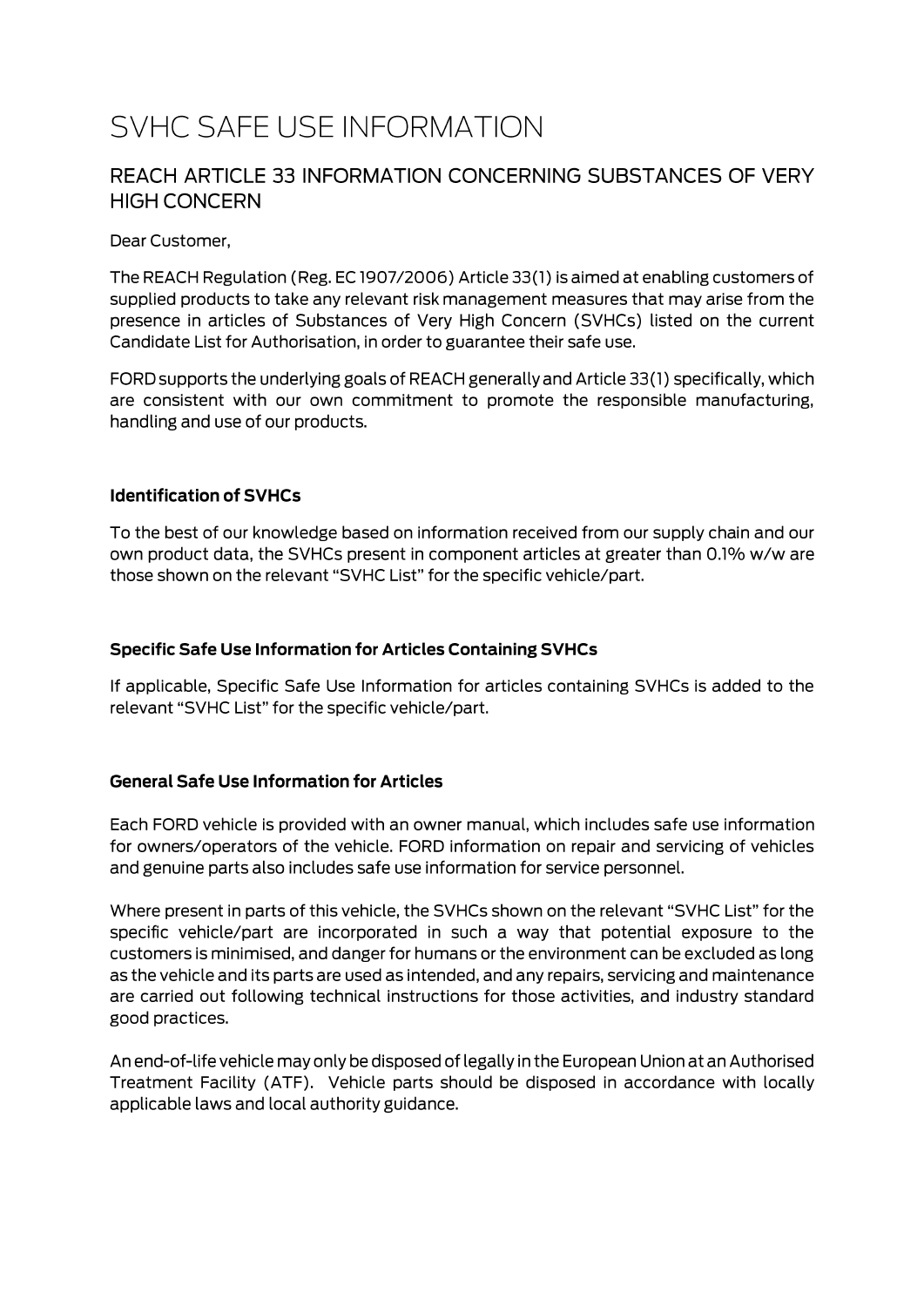# **Model: FORD TRANSIT CUSTOM / TOURNEO CUSTOM**

# SVHC List based on ECHA Candidate list as of July 1st 2017

## **Specific Safe Use Information for Articles Containing SVHCs**

No specific safe use information is required - follow General Safe Use Information for Articles.

| <b>COMMODITY</b>                                                        | <b>REACH SVHCs</b>                                                                                                     |
|-------------------------------------------------------------------------|------------------------------------------------------------------------------------------------------------------------|
| <b>A/C Compressor</b>                                                   | 4,4'-Isopropylidenediphenol [80-05-7]                                                                                  |
|                                                                         | Diboron-trioxide [1303-86-2]                                                                                           |
|                                                                         | Lead [7439-92-1]                                                                                                       |
| A/C Lines, Receiver Drier and<br><b>Accumulator</b>                     | C,C'-azodi(formamide) [123-77-3]                                                                                       |
|                                                                         | Lead [7439-92-1]                                                                                                       |
|                                                                         | Lead-monoxide [1317-36-8]                                                                                              |
| <b>ABS/ESC Module</b>                                                   | Lead-titanium-trioxide [12060-00-3]                                                                                    |
| <b>Accessories</b>                                                      | C,C'-azodi(formamide) [123-77-3]                                                                                       |
|                                                                         | Lead [7439-92-1]                                                                                                       |
| <b>Active and Air Suspension</b>                                        | Diboron-trioxide [1303-86-2]                                                                                           |
|                                                                         | Lead [7439-92-1]                                                                                                       |
|                                                                         | Lead-monoxide [1317-36-8]                                                                                              |
|                                                                         | Silicic acid, lead salt [11120-22-2]                                                                                   |
| <b>Adaptive Cruise Control</b>                                          | Lead [7439-92-1]                                                                                                       |
| AIS - Air Cleaner and Low Pressure<br><b>Ducts</b>                      | Lead [7439-92-1]                                                                                                       |
|                                                                         | Lead-monoxide [1317-36-8]                                                                                              |
| <b>AIS - High Pressure Ducts</b>                                        | Imidazolidine-2-thione [96-45-7]                                                                                       |
| <b>Alternator</b>                                                       | Lead [7439-92-1]                                                                                                       |
| Antenna                                                                 | Diboron-trioxide [1303-86-2]                                                                                           |
|                                                                         | Lead [7439-92-1]                                                                                                       |
| <b>Appliques (Pillar, Decklid, Roof)</b>                                | Benzo(a)pyrene [50-32-8]                                                                                               |
|                                                                         | Lead [7439-92-1]                                                                                                       |
| <b>Audio and Navigation Head Units</b>                                  | 1,6,7,8,9,14,15,16,17,17,18,18-<br>Dodecachloropentacyclo[12.2.1.16,9.02,13.05,10]octade<br>ca-7,15-diene [13560-89-9] |
|                                                                         | 4,4'-Isopropylidenediphenol [80-05-7]                                                                                  |
|                                                                         | Diboron-trioxide [1303-86-2]                                                                                           |
|                                                                         | Lead [7439-92-1]                                                                                                       |
|                                                                         | Lead-monoxide [1317-36-8]                                                                                              |
|                                                                         | Lead-titanium-trioxide [12060-00-3]                                                                                    |
| <b>Battery</b>                                                          | Lead [7439-92-1]                                                                                                       |
| <b>Body Side InteriorTrim (Hard Trim)</b>                               | 2-(2H-Benzotriazol-2-yl)-4,6-ditertpentylphenol [25973-<br>$55-1$ ]                                                    |
| <b>Body Structure - Die-Cut Sealers</b>                                 | Dicyclohexyl-phthalate [84-61-7]                                                                                       |
| <b>Body Structure - Floor Pan - Front</b><br><b>Floor and Side Sill</b> | 2-(2H-Benzotriazol-2-yl)-4,6-ditertpentylphenol [25973-<br>$55-1$ ]                                                    |
|                                                                         | C,C'-azodi(formamide) [123-77-3]                                                                                       |
|                                                                         | Imidazolidine-2-thione [96-45-7]                                                                                       |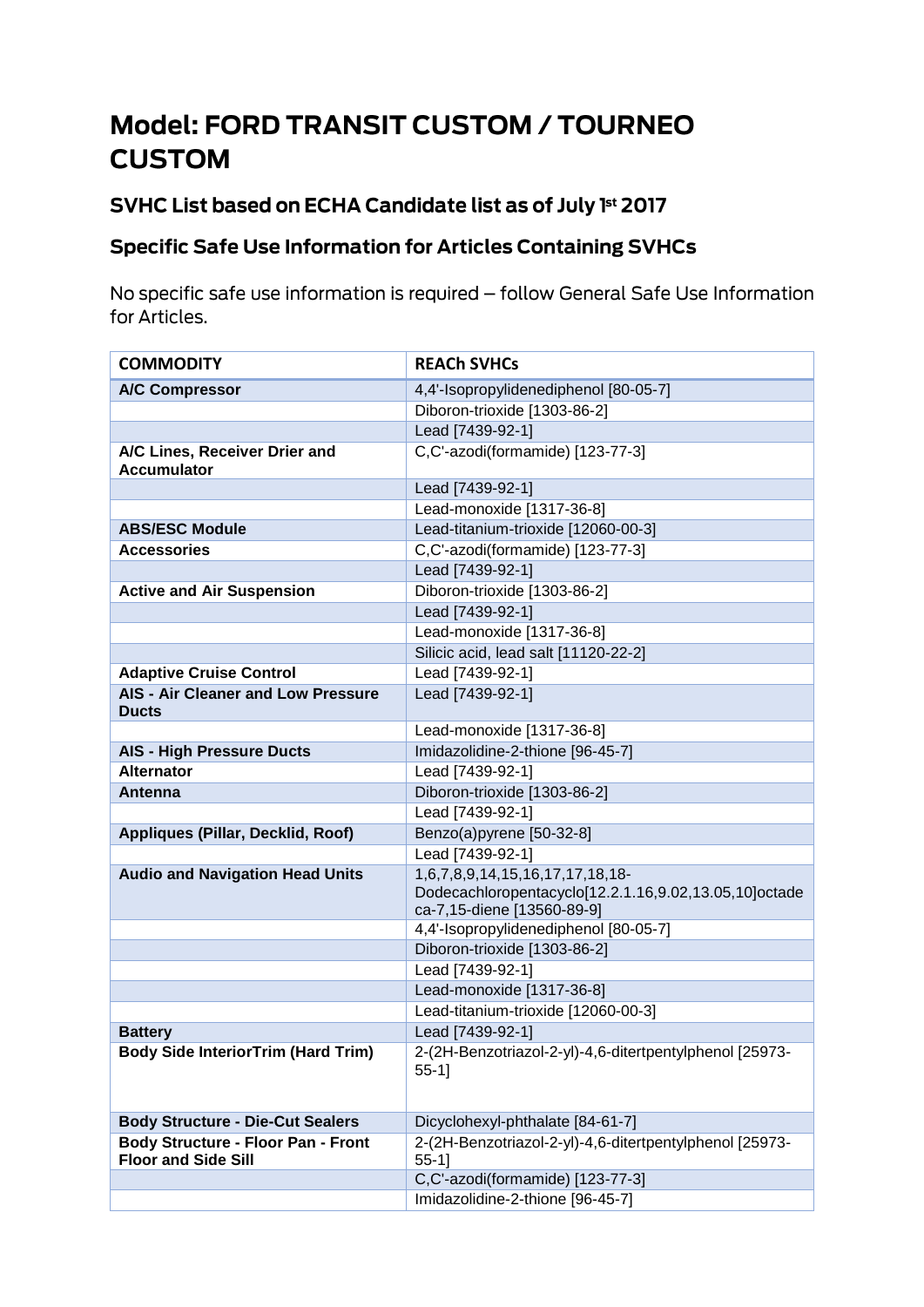|                                                | Lead [7439-92-1]                                        |
|------------------------------------------------|---------------------------------------------------------|
| <b>Body Structure - Hood Assembly</b>          | 2-(2H-Benzotriazol-2-yl)-4,6-ditertpentylphenol [25973- |
| (incl Hinge/Supt)                              | $55-1$ ]                                                |
| <b>Brake - Parking</b>                         | Lead [7439-92-1]                                        |
| <b>Brake Actuation</b>                         | Imidazolidine-2-thione [96-45-7]                        |
|                                                | Lead [7439-92-1]                                        |
| <b>Brake Tubes and Hoses</b>                   | Imidazolidine-2-thione [96-45-7]                        |
|                                                | Lead [7439-92-1]                                        |
| <b>Brakes - Caliper &amp; Anchor Brkt Assy</b> | Lead [7439-92-1]                                        |
| (Front, Rear)                                  |                                                         |
| <b>Clutch / DMF (Dual Mass Flywheel)</b>       | Lead [7439-92-1]                                        |
| <b>Combined Sensing Module</b>                 | Lead [7439-92-1]                                        |
| <b>Cooling Hoses &amp; Bottles</b>             | C,C'-azodi(formamide) [123-77-3]                        |
|                                                | Dicyclohexyl-phthalate [84-61-7]                        |
|                                                | Lead [7439-92-1]                                        |
| <b>EDS Wiring Assembly &amp; Components</b>    | Lead [7439-92-1]                                        |
| <b>Electro/Mechanical Devices</b>              | Lead [7439-92-1]                                        |
| <b>Electro/Mechanical Devices -</b>            | Lead [7439-92-1]                                        |
| <b>Reception</b>                               |                                                         |
| <b>Electro/Mechanical Devices - Security</b>   | Lead [7439-92-1]                                        |
|                                                | Lead(II,IV)-oxide [1314-41-6]                           |
| <b>Electronic Control Panel and CCH</b>        | Lead [7439-92-1]                                        |
|                                                | Lead titanium zirconium oxide [12626-81-2]              |
|                                                | Lead-monoxide [1317-36-8]                               |
|                                                | N,N-Dimethylacetamide [127-19-5]                        |
| <b>Electronic Modules - Displays</b>           | Boric acid [10043-35-3]                                 |
|                                                | Diboron-trioxide [1303-86-2]                            |
|                                                | Lead [7439-92-1]                                        |
|                                                | Lead-monoxide [1317-36-8]                               |
|                                                | Nonoxinol [9016-45-9]                                   |
|                                                | Lead [7439-92-1]                                        |
| <b>Electronic Modules - Headlamp</b>           |                                                         |
|                                                | Lead titanium zirconium oxide [12626-81-2]              |
| <b>Electronic Modules - Navigation</b>         | Lead [7439-92-1]                                        |
| <b>Electronic Modules - SYNC</b>               | Diboron-trioxide [1303-86-2]                            |
|                                                | Lead [7439-92-1]                                        |
|                                                | Lead-monoxide [1317-36-8]                               |
| <b>Engine Compartment Trim</b>                 | Phenol, dimethyl-, phosphate (3:1) [25155-23-1]         |
| <b>Engine Water Pumps</b>                      | Lead [7439-92-1]                                        |
|                                                | Lead-monoxide [1317-36-8]                               |
| <b>Evaporator and Blower Assemby</b>           | Diboron-trioxide [1303-86-2]                            |
| (HVAC Module)                                  |                                                         |
|                                                | Lead [7439-92-1]                                        |
|                                                | Lead-monoxide [1317-36-8]                               |
|                                                | Lead-titanium-trioxide [12060-00-3]                     |
| <b>Exhaust Hot End (Catalytic</b>              | Diboron-trioxide [1303-86-2]                            |
| Convertor)                                     |                                                         |
| <b>Exterior Cargo Mgmt</b>                     | Lead [7439-92-1]                                        |
| <b>FEAD</b>                                    | Lead [7439-92-1]                                        |
|                                                | Octamethylcyclotetrasiloxane [556-67-2]                 |
| <b>Fuel Delivery Module</b>                    | Lead [7439-92-1]                                        |
| <b>Fuel Lines</b>                              | Imidazolidine-2-thione [96-45-7]                        |
|                                                | Lead [7439-92-1]                                        |
| <b>Fuel Tanks</b>                              | C,C'-azodi(formamide) [123-77-3]                        |
|                                                | Decamethylcyclopentasiloxane [541-02-6]                 |
|                                                | Diboron-trioxide [1303-86-2]                            |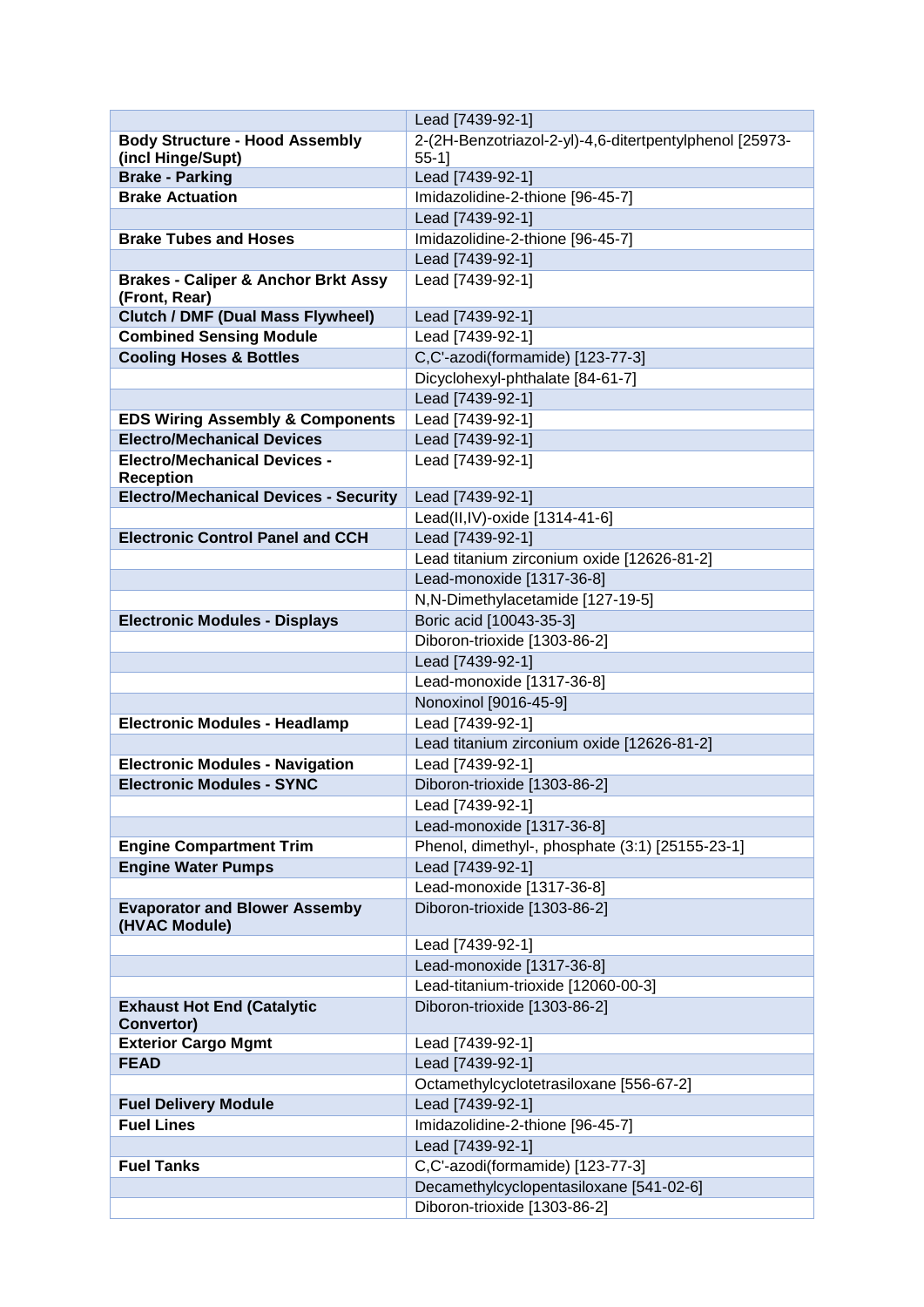|                                       | Hexahydromethylphthalic-anhydride [25550-51-0]        |
|---------------------------------------|-------------------------------------------------------|
|                                       | Lead [7439-92-1]                                      |
|                                       | Lead(II,IV)-oxide [1314-41-6]                         |
|                                       | Lead-monoxide [1317-36-8]                             |
|                                       | Octamethylcyclotetrasiloxane [556-67-2]               |
| <b>GOR and Radiator Support</b>       | Boric acid [10043-35-3]                               |
| <b>Headlamp / Side Marker</b>         | 2,4-Di-tert-butyl-6-(5-chlorobenzotriazol-2-yl)phenol |
|                                       | $[3864-99-1]$                                         |
|                                       | Lead [7439-92-1]                                      |
| <b>Headliner / Sunvisor</b>           | Nonoxinol [9016-45-9]                                 |
| <b>Hydraulic Distribution</b>         | Lead [7439-92-1]                                      |
| <b>Instrument Cluster</b>             | 4,4'-Isopropylidenediphenol [80-05-7]                 |
|                                       | Boric acid [10043-35-3]                               |
|                                       | Diboron-trioxide [1303-86-2]                          |
|                                       | Lead [7439-92-1]                                      |
|                                       | Lead titanium zirconium oxide [12626-81-2]            |
|                                       | Lead-monoxide [1317-36-8]                             |
|                                       | 4,4'-Isopropylidenediphenol [80-05-7]                 |
| <b>Interior Lighting</b>              | Lead [7439-92-1]                                      |
|                                       |                                                       |
|                                       | Lead titanium zirconium oxide [12626-81-2]            |
| Knuckle (Front, Rear)                 | Boric acid [10043-35-3]                               |
| <b>Labels</b>                         | Lead [7439-92-1]                                      |
| Latches - Hood, Decklid and Liftgate  | Lead [7439-92-1]                                      |
| <b>Latches</b>                        |                                                       |
| <b>Latches - Side Door/Latch Mini</b> | Nonoxinol [9016-45-9]                                 |
| <b>Module</b>                         | Lead [7439-92-1]                                      |
| <b>Locks</b>                          | Hexahydromethylphthalic-anhydride [25550-51-0]        |
|                                       | Lead [7439-92-1]                                      |
| <b>Mirrors</b>                        | 4,4'-Isopropylidenediphenol [80-05-7]                 |
|                                       | Lead [7439-92-1]                                      |
| <b>Overhead Console</b>               | Lead [7439-92-1]                                      |
| <b>Park Assist</b>                    | Benzo(a)pyrene [50-32-8]                              |
|                                       | Lead [7439-92-1]                                      |
|                                       | Lead-monoxide [1317-36-8]                             |
| <b>PATS Transceiver</b>               | Lead [7439-92-1]                                      |
| <b>Powertrain Control Module</b>      |                                                       |
| (PCM/EEC/ ECM)                        | Lead [7439-92-1]                                      |
|                                       | Lead-monoxide [1317-36-8]                             |
| <b>PT Mounts</b>                      | Lead [7439-92-1]                                      |
| <b>PT Sensors</b>                     | Lead [7439-92-1]                                      |
|                                       | Lead-monoxide [1317-36-8]                             |
| <b>Rain and Daylight Sensor</b>       | 1,3,5-Tris(oxiranylmethyl)-1,3,5-triazine-            |
|                                       | 2,4,6(1H,3H,5H)-trione [2451-62-9]                    |
|                                       | Lead [7439-92-1]                                      |
| <b>Restraint Electronics</b>          | Lead [7439-92-1]                                      |
|                                       | Lead-monoxide [1317-36-8]                             |
| <b>Retainer Plate Spare Wheel</b>     | Lead [7439-92-1]                                      |
| <b>Seat Belts (Front and Rear)</b>    | Lead [7439-92-1]                                      |
| Seats - Foam - Cut and Sew            | C,C'-azodi(formamide) [123-77-3]                      |
|                                       | Lead [7439-92-1]                                      |
| Seats - JIT                           | C,C'-azodi(formamide) [123-77-3]                      |
|                                       | Lead [7439-92-1]                                      |
|                                       | C,C'-azodi(formamide) [123-77-3]                      |
| <b>Seats - Structures</b>             |                                                       |
|                                       | Lead [7439-92-1]                                      |